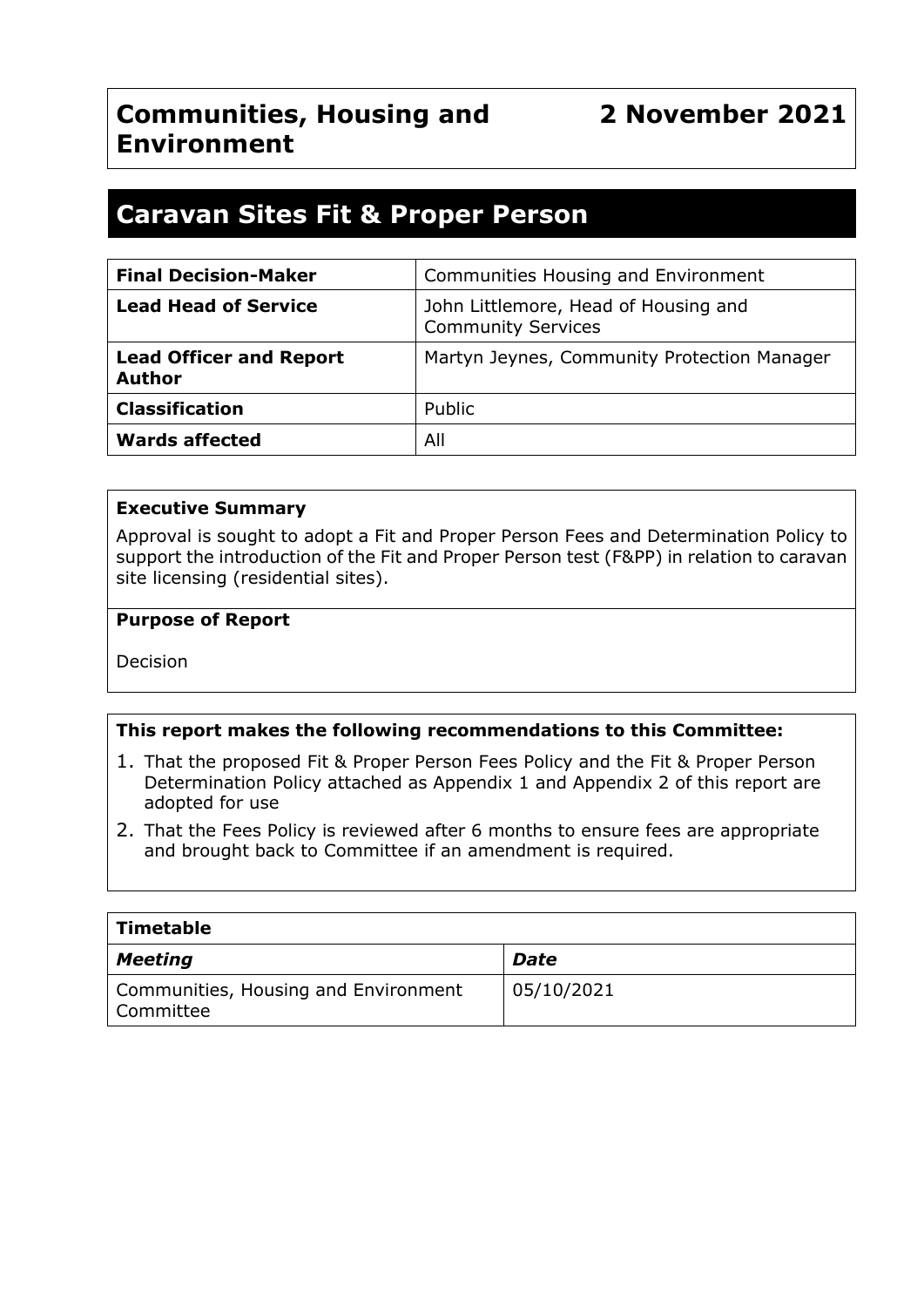# **Caravan Sites Fit & Proper Person**

# **1. CROSS-CUTTING ISSUES AND IMPLICATIONS**

| <b>Issue</b>                                              | <b>Implications</b>                                                                                                                                                                                                                                                                                                                                                                                                                                                                 | Sign-off                                               |
|-----------------------------------------------------------|-------------------------------------------------------------------------------------------------------------------------------------------------------------------------------------------------------------------------------------------------------------------------------------------------------------------------------------------------------------------------------------------------------------------------------------------------------------------------------------|--------------------------------------------------------|
| <b>Impact on</b><br><b>Corporate</b><br><b>Priorities</b> | The four Strategic Plan objectives are:<br><b>Embracing Growth and Enabling</b><br>Infrastructure<br>Safe, Clean and Green<br>$\bullet$<br>Homes and Communities<br>A Thriving Place<br>$\bullet$<br>Accepting the recommendations will materially<br>improve the Council's ability to achieve the<br>Clean<br>Green,<br>Safe,<br>and<br>Homes<br>and<br>Communities and A Thriving Place priority. We<br>set out the reasons other choices will be less<br>effective in section 2. | Head of<br>Housing and<br>Community<br><b>Services</b> |
| <b>Cross</b><br><b>Cutting</b><br><b>Objectives</b>       | The four cross-cutting objectives are:<br>Heritage is Respected<br>$\bullet$<br>Health Inequalities are Addressed and<br>$\bullet$<br>Reduced<br>Deprivation and Social Mobility is<br>$\bullet$<br>Improved<br><b>Biodiversity and Environmental</b><br>Sustainability is respected<br>The report recommendations supports the<br>achievements of cross cutting objectives.                                                                                                        | Head of<br>Housing and<br>Community<br><b>Services</b> |
| <b>Risk</b><br><b>Management</b>                          | Approving the recommendations in the report<br>minimises the risk of the Council not having<br>appropriate operational policies in place to<br>undertake this work. .                                                                                                                                                                                                                                                                                                               | Head of<br>Housing and<br>Community<br><b>Services</b> |
| <b>Financial</b>                                          | Adopting the fees policy will enable Maidstone<br><b>Borough</b><br>Council<br>to<br>recover<br>the<br>costs<br>associated with delivering this process. If the<br>fees policy is not adopted, the Council will not<br>be able to recover the costs associated with this<br>new statutory function. There is a risk that fees<br>challenged<br>but, in<br>setting<br>fees<br>in<br>are<br>compliance with the Hemmings v Westminster<br>approach, the risk is reduced to a minimum  | Section 151<br>Officer &<br>Finance<br>Team            |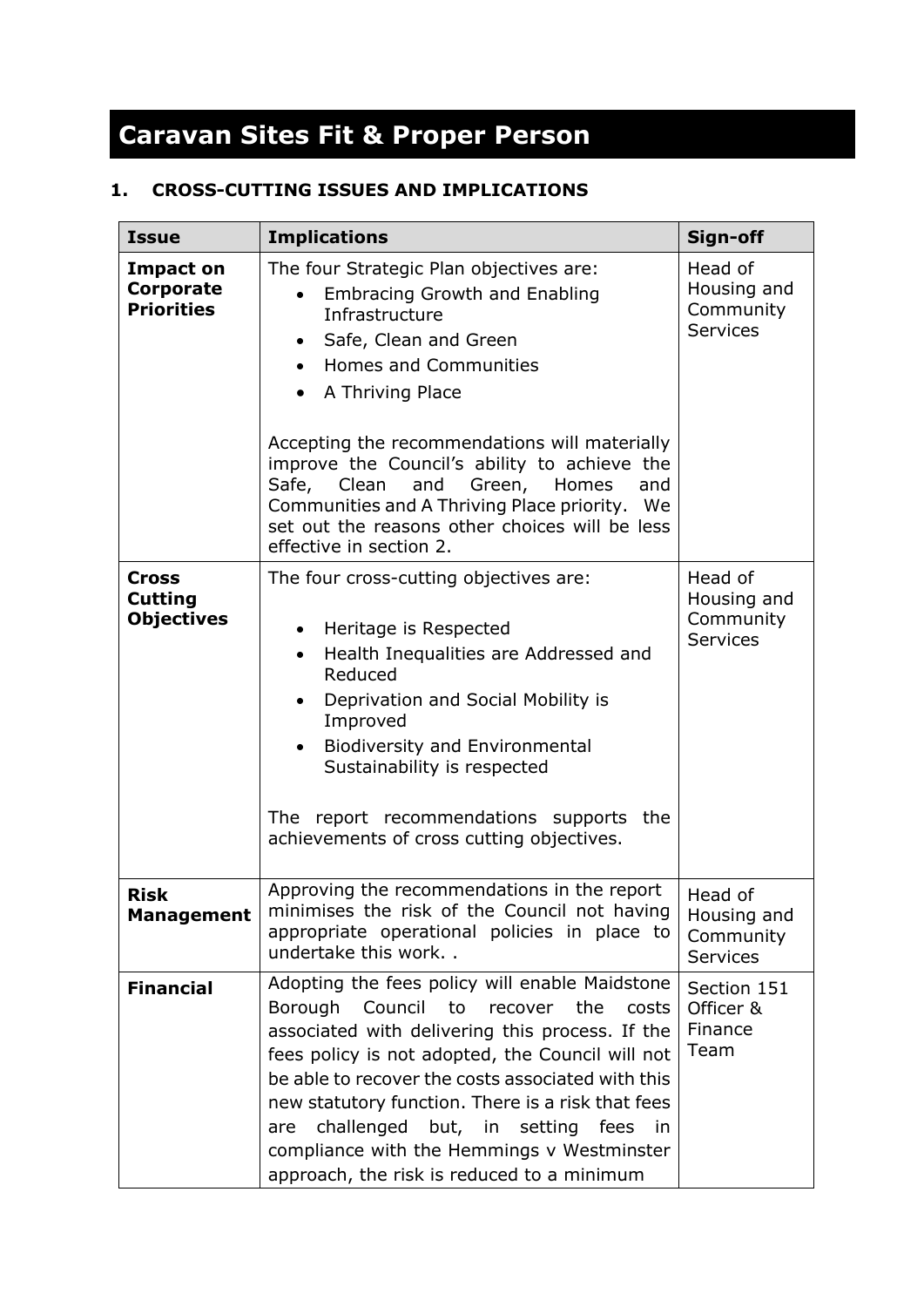| <b>Staffing</b>                                        | We will deliver the recommendations with our<br>current staffing.                                                                                                                                                                                                                                                                                                                                                                                                                                   | Head of<br>Housing and<br>Community<br><b>Services</b> |
|--------------------------------------------------------|-----------------------------------------------------------------------------------------------------------------------------------------------------------------------------------------------------------------------------------------------------------------------------------------------------------------------------------------------------------------------------------------------------------------------------------------------------------------------------------------------------|--------------------------------------------------------|
| <b>Legal</b>                                           | Adopting the determination policy will enable<br>Maidstone Borough Council to make decisions<br>and uphold these decisions if challenged. Not<br>adopting the determination policy increases the<br>risk of challenges to decisions made in relation<br>to the F&PP test. Through the Local Authority<br>Caravan Site Licensing Officers'<br>Forum, which has over 200 local authority<br>members, barrister advice provided to this<br>group has been used in the preparation of both<br>policies. | Senior<br>Lawyer<br>(Contentious)                      |
| <b>Privacy and</b><br><b>Data</b><br><b>Protection</b> | We recognise the recommendations will impact<br>what<br>personal<br>information<br>the<br>Council<br>processes in line with other work already<br>undertaken by the service.                                                                                                                                                                                                                                                                                                                        | Policy and<br>Information<br>Team                      |
| <b>Equalities</b>                                      | We recognise the recommendations may have<br>varying impacts on different communities<br>within<br>Maidstone.<br>Therefore, we<br>have<br>completed a separate equalities<br>impact<br>assessment.                                                                                                                                                                                                                                                                                                  | <b>Equalities</b><br>and<br>Communities<br>Officer     |
| <b>Public</b><br>Health                                | We recognise that the recommendations will<br>have a positive impact on population health or<br>that of individuals.                                                                                                                                                                                                                                                                                                                                                                                | <b>Public Health</b><br>Officer                        |
| <b>Crime and</b><br><b>Disorder</b>                    | The recommendation will have a positive Head of<br>impact on Crime and Disorder by regulating a<br>business<br>that<br>area<br>has<br>been<br>exploited<br>previously at a national level.                                                                                                                                                                                                                                                                                                          | Housing &<br>Community<br><b>Services</b>              |
| <b>Procurement</b>                                     | Not applicable                                                                                                                                                                                                                                                                                                                                                                                                                                                                                      | Head of<br>Housing and<br>Community<br><b>Services</b> |
| <b>Biodiversity</b><br>and Climate<br><b>Change</b>    | The implications of this report on biodiversity<br>and climate change have been considered and<br>are;<br>There are no implications on<br>biodiversity and climate change.                                                                                                                                                                                                                                                                                                                          | Biodiversity<br>and Climate<br>Change<br>Officer       |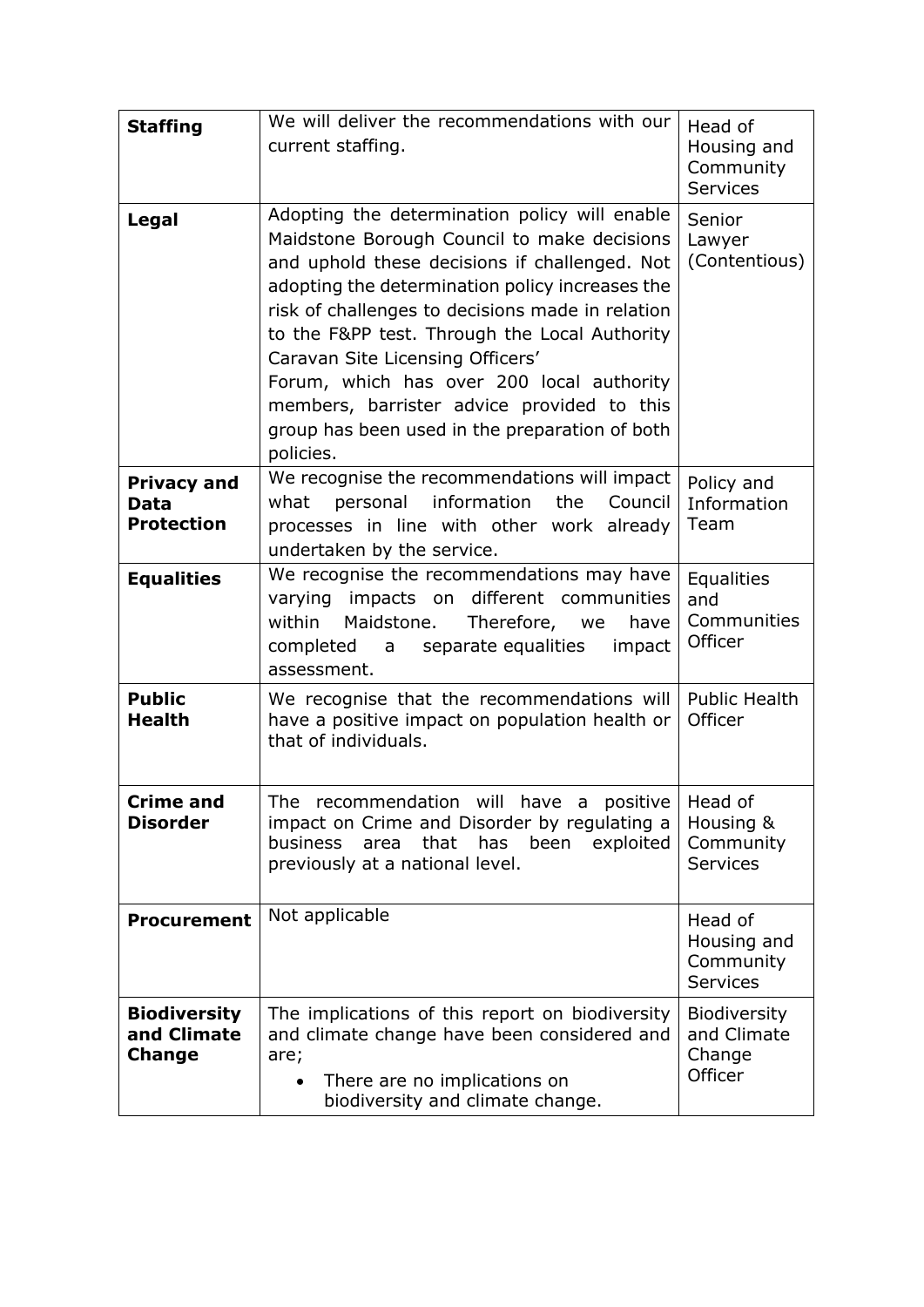# **2. INTRODUCTION AND BACKGROUND**

- 2.1 Following a Government review of the Mobile Homes Act, 2013, the Government introduced a new regime under the Caravan Sites and Control of Development Act 1960 called the Fit and Proper Person test. The new regime was introduced by regulations in 2020 and it is to be implemented by local authorities from 1 July 2021. The regime has brought into force by The Mobile Homes (Requirement for Manager of Site to be Fit and Proper Person) (England) Regulations, 2020.
- 2.2 All protected residential sites which are operated on a commercial basis must have demonstrated that they are operated/managed by a fit and proper person. Any licensable caravan site is a 'relevant protected site' unless it is specifically exempted from being so.
- 2.3 A site is exempted if:
	- it has planning permission or a site licence for exclusive holiday use
	- there is a restriction on use as permanent residential
- 2.4 The legislation states that applications from existing owners/occupiers can be received by local authorities from 1 July 2021 until midnight on 30 September 2021. Owing to factors outside of the team's control as a result of the pandemic and unexpected sickness impacting the team, we have obtained agreement from the Department of Levelling Up, Housing & Communities to extend that period to 31st December 2021on condition that this has been communicated to the relevant protected sites in our borough. We will not act against Site Owners until that date has passed and where dialogue indicates that an application will be submitted by the site owner.
- 2.5 A determination Policy has been drafted for consideration and adoption in order to support the assessment of F&PP test applications which are received and is attached in Appendix 1.
- 2.6 The local authority has the ability to recover costs for this process and an appropriate fees policy has been developed to allow us to recover the costs associated with the assessment of applications and is attached in Appendix 2.
- 2.7 For information, we have 9 relevant protected sites within the district and would therefore anticipate this number of applications

# **3. AVAILABLE OPTIONS**

- 3.1 The committee could choose adoption of the proposed Fit & Proper Person Fees Policy and the Fit & Proper Person Determination Policy to enable the Community Protection Team to invite applications and ensure site managers are appointed appropriately and that residents are protected.
- 3.2 The committee could choose to make changes and variations to the proposed polies however this lead to further delays. The policies have been developed in line with national guidance and with input from a working